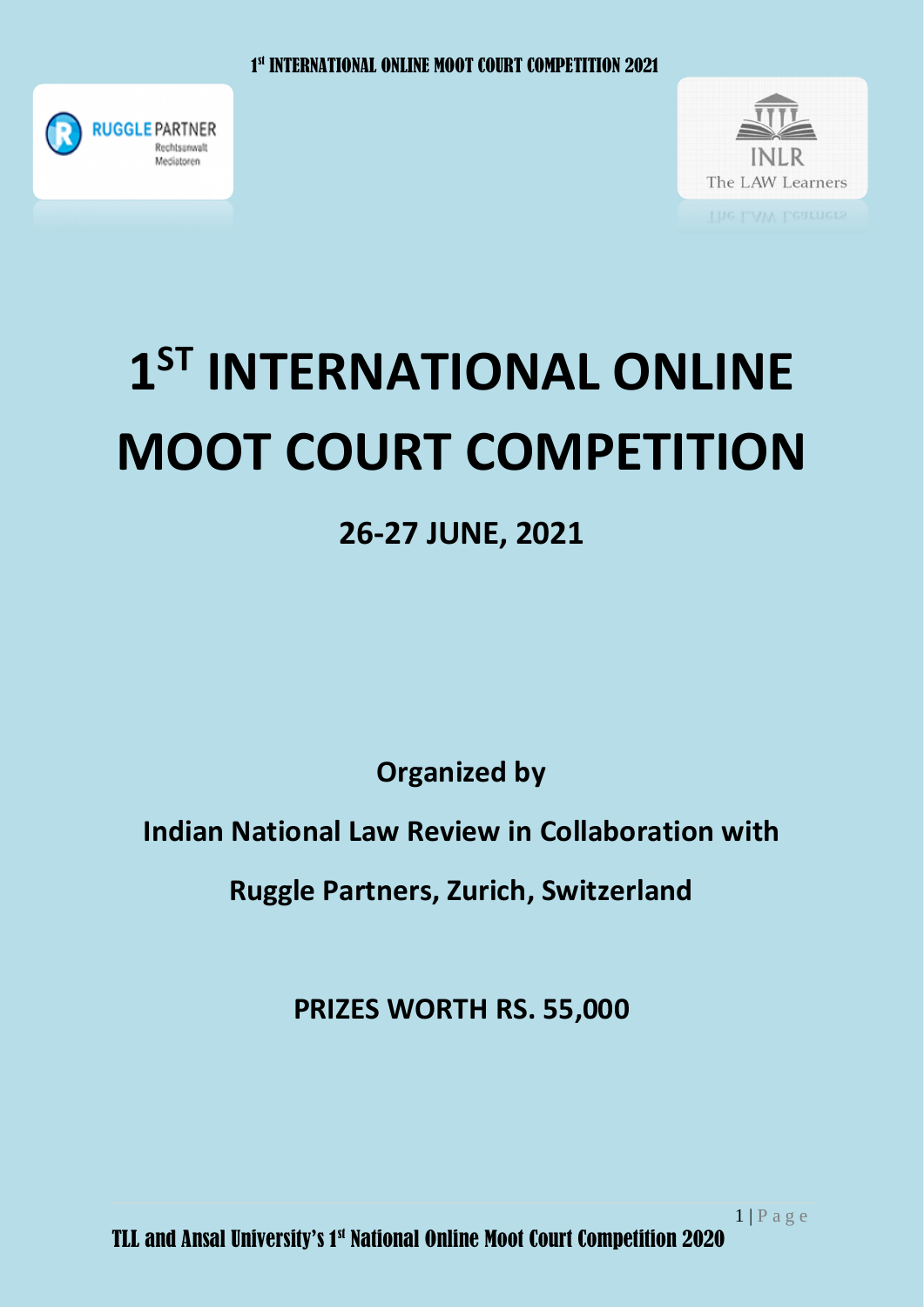



## Ruggle partners

Ruggle Partner is a boutique law firm. It offers individuals and companies in set-up, groth, crises and change phases our extensive knowledge and experience. It advices national and international clients in all matters of corporate develop-ment, transactions (M&A), tax, contract negotiations, company restructuring and succession planning. It advises and support in legal matters, mediate con-flicting situations and accompany you throughout your business and private life. The services of Ruggle Partner is characterised by consistent focus on finding holistic solutions, accomplishing the economic goals of our clients and protec-ting their interests. Ruggle Partner approaches their work with creativity and commitment. The aim is to find not only legally sustainable answers but also the best commercial solution. Peter Ruggle, founder of Ruggle Partner, studied Law at the University of St. Gallen; he worked at a local district court, at the end as Judge. After his bar exam he was employed with a well known law firm in Zurich. Peter Ruggle publi-shs on a regular basis in the field of Financial Services Law, FinTech and Dispu-te Resolution.

## INDIAN NATIONAL LAW REVIEW, TLL

The LAW Learners (TLL) is an organization which is aimed at providing FREE and Advanced Certificate Courses, Competitions, Quizzes, Workshops, Internships, Publications to the people. We have had an outreach of over 1,00,000+ till date. The LAW Learners is funded by the Government of Gujarat and incubated by GNLU Gandhinagar. Our efforts have been appreciated by the Times of India, DNA, Dainik Jagran etc. We have as well been appreciated by the Former Prime Minister of India Dr. Manmohan Singh, Former CJI Justice Dipak Misra, Attorney General of India K.K.Venugopal, Governor of Gujarat, Governor of Goa, Member of Parliament Subramanian Swamy and Vivek Tankha.

TLL boats of one of the most robust Advisory and Editorial Board of the nation. TLL's Advisory Board is chaired by the Former Chief Justice of India Dipak Misra J. We are proud to have Former Supreme Court judges, Vice Chancellors and Registrars of National Law Universities and Renowned Universities on the board.

Previously TLL has organized 9 National Events and 7 National Quizzes, alongside Justice Dipak Misra National Call for Chapters which witnessed a participation of 4500+, 1st ever International Online Quiz in collaboration with NUSRL Ranchi, 1<sup>st</sup> ever Virtual International Summer School, 1<sup>st</sup> ever National Online Moot Court Competition, 1<sup>st</sup> National Law Student Awards in collaboration with RGNUL Punjab.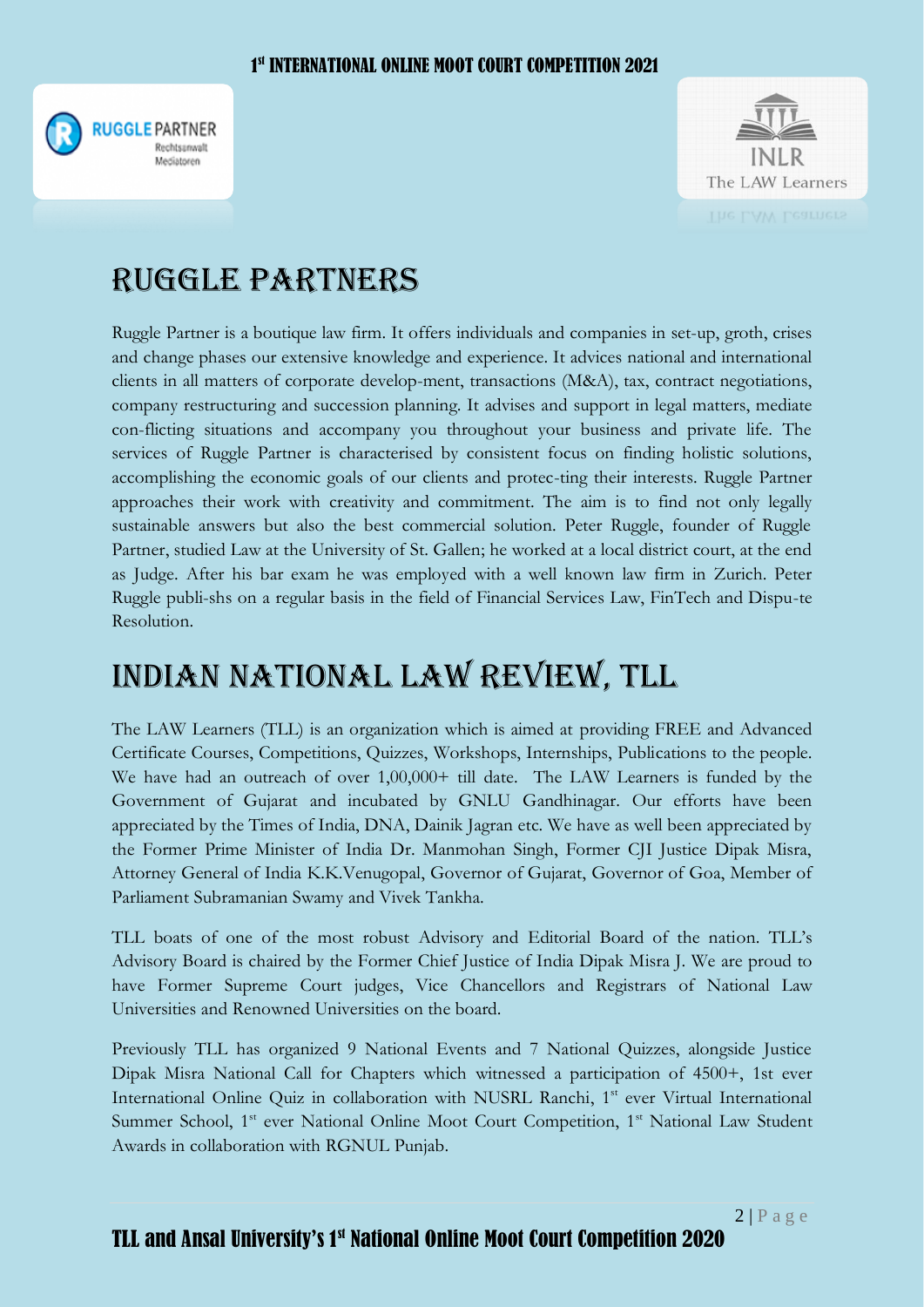



## CONCEPT NOTE

The event shall highly add to the Research Skills and Confidence set of law students. The Competition is being undertaken, understanding the plight of various law students, due to the cancellation and postponements of various Moot Court Competitions at the current moment. The 1<sup>st</sup> ever National Online Moot Court Competition was launched a couple of days ahead of the imposition of lockdown in India in March 2020 and the organizers are back with a much bigger event this year. We have set up the stage for the 1<sup>st</sup> InterNational Online Moot Court Competition by Indian National Law Review, The LAW Learners and Ruggle Partners, Zurich, Switzerland.

The Moot proposition of this edition's Competition is particularly focused on the Indian Constitutional law.

On behalf of Ruggle Partners and Indian National Law Review, we welcome you all to participate in the 1<sup>st</sup> InterNational Online Moot Court Competition 2021. We assure you that it would be an interesting journey, and each of you will gain from it.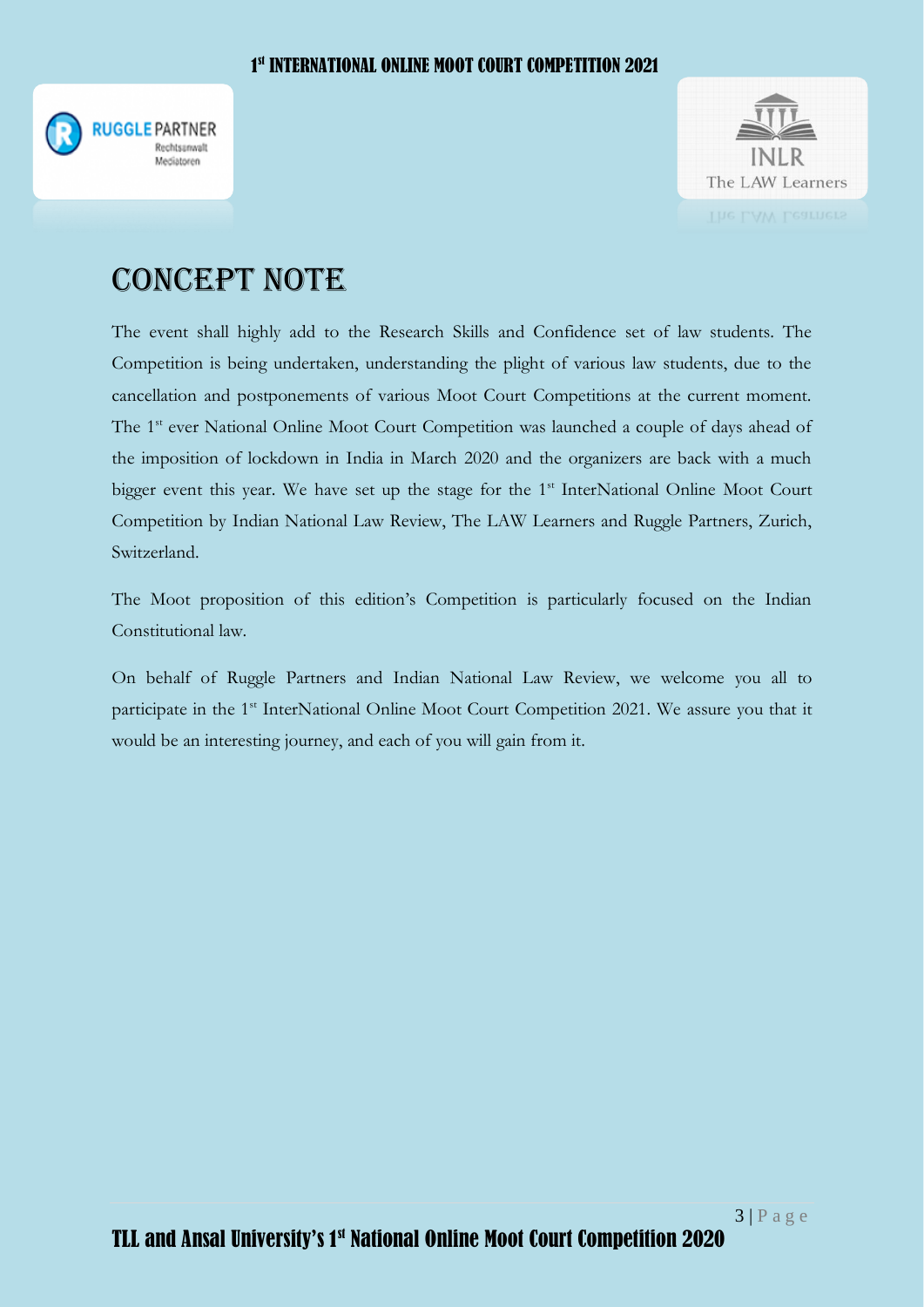



## COMPETITION SCHEDULE

| <b>EVENTS</b>                                                       | <b>DATE</b>                |
|---------------------------------------------------------------------|----------------------------|
| <b>LAST DATE FOR REGISTRATIONS</b>                                  | 25TH MAY 2021              |
| <b>LAST DATE FOR CLARIFICATIONS</b>                                 | 30TH MAY 2021              |
| RELEASE OF CLARIFICATIONS, IF<br>ANY                                | 3 <sup>RD</sup> JUNE 2021  |
| <b>LAST DATE FOR SUBMISSION OF SOFT</b><br><b>COPY OF MEMORIALS</b> | 20TH JUNE 2021 BY 11:59 PM |
| DRAW OF LOTS AND EXCHANGE OF<br>MEMORIALS                           | 24TH JUNE 2021             |
| PRELIMINARY AND QUALIFYING<br><b>ROUNDS</b>                         | $26^{\text{th}}$ JUNE 2021 |
| QUARTER FINALS, SEMI FINALS AND<br><b>FINALS</b>                    | $27^{\text{th}}$ JUNE 2021 |

## Competition rules and regulations

TLL and Ansal University's 1st National Online Moot Court Competition 2020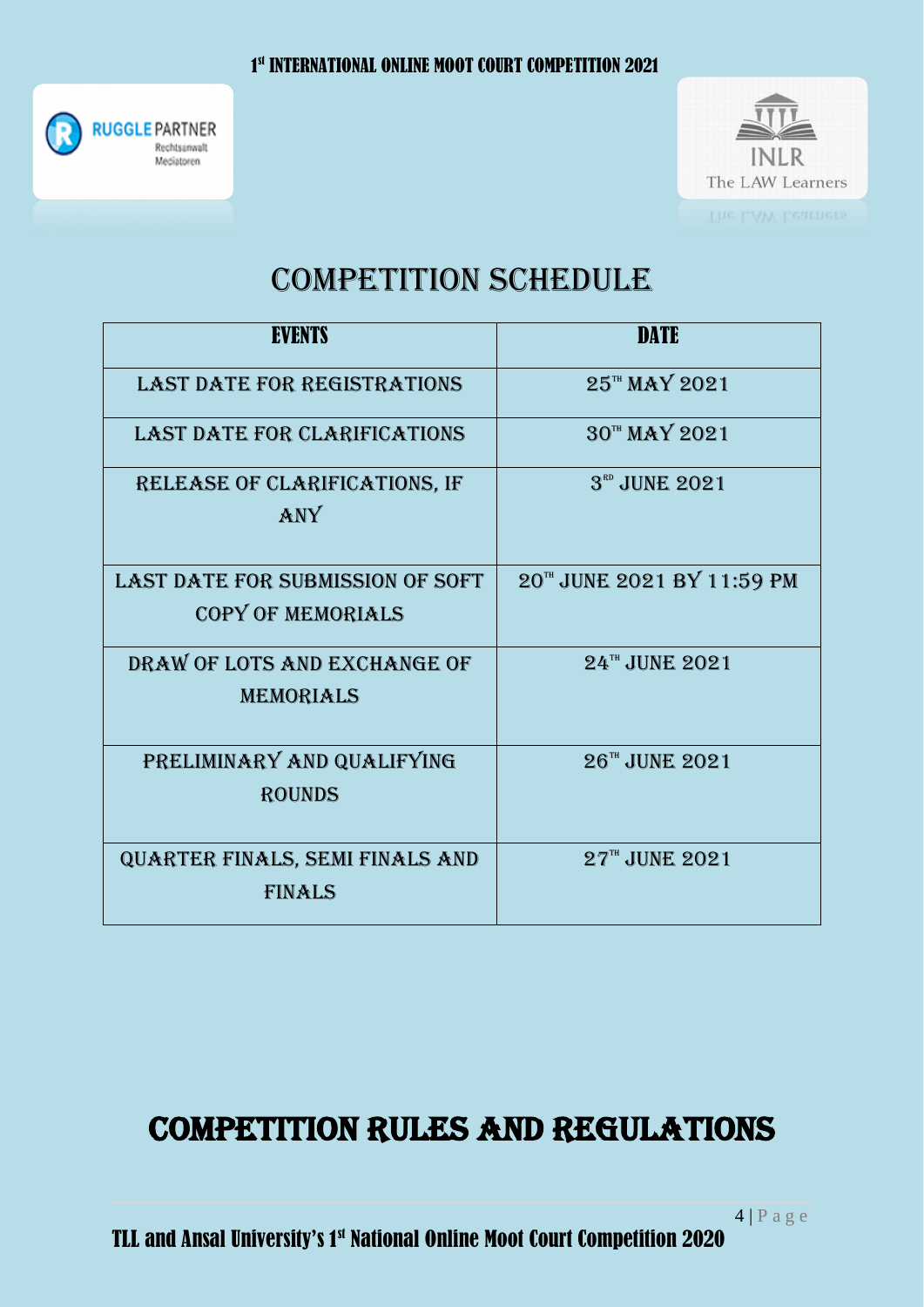



## **1. TEAM COMPOSITION AND ELIGIBILITY**

 Participations can comprise of 1, 2 or 3 Members pursuing Law which includes 3 year Course, 5 year Course or PG Course.

 One of the Team member shall be designated as a Researcher. In case of a 1 Member team, the individual shall act as both Researcher and Speaker.

 In case of a 2 Member team, the Researcher is allowed to present as a Speaker. This is not compulsory, and thus there can be only 1 Speaker in a team.

 Team Members may belong to a Similar College/Institution/University or may be of different College/Institution/ Universities. There lies no restriction to the same.

 Although, the Official Language of the Competition shall be English. However, Participants may present their Arguments in Hindi.

#### **2. REGISTRATION PROCEDURE**

• Teams are supposed to complete their Registration by 25<sup>th</sup> May, 2021.

 The registration fee is Rs. 1950. Registrations can be done here – **[www.thelawlearners.com/iomcc-2021](http://www.thelawlearners.com/iomcc-2021)** 

 The Registration shall be done by filling up the Application form, available here – .

**[https://docs.google.com/forms/d/e/1FAIpQLSes3NdUrcYYIz5FHoH2o2G9H0UIC2SXO](https://docs.google.com/forms/d/e/1FAIpQLSes3NdUrcYYIz5FHoH2o2G9H0UIC2SXOpj6ozgg_07-HViRGw/viewform?usp=sf_link) [pj6ozgg\\_07-HViRGw/viewform?usp=sf\\_link](https://docs.google.com/forms/d/e/1FAIpQLSes3NdUrcYYIz5FHoH2o2G9H0UIC2SXOpj6ozgg_07-HViRGw/viewform?usp=sf_link)**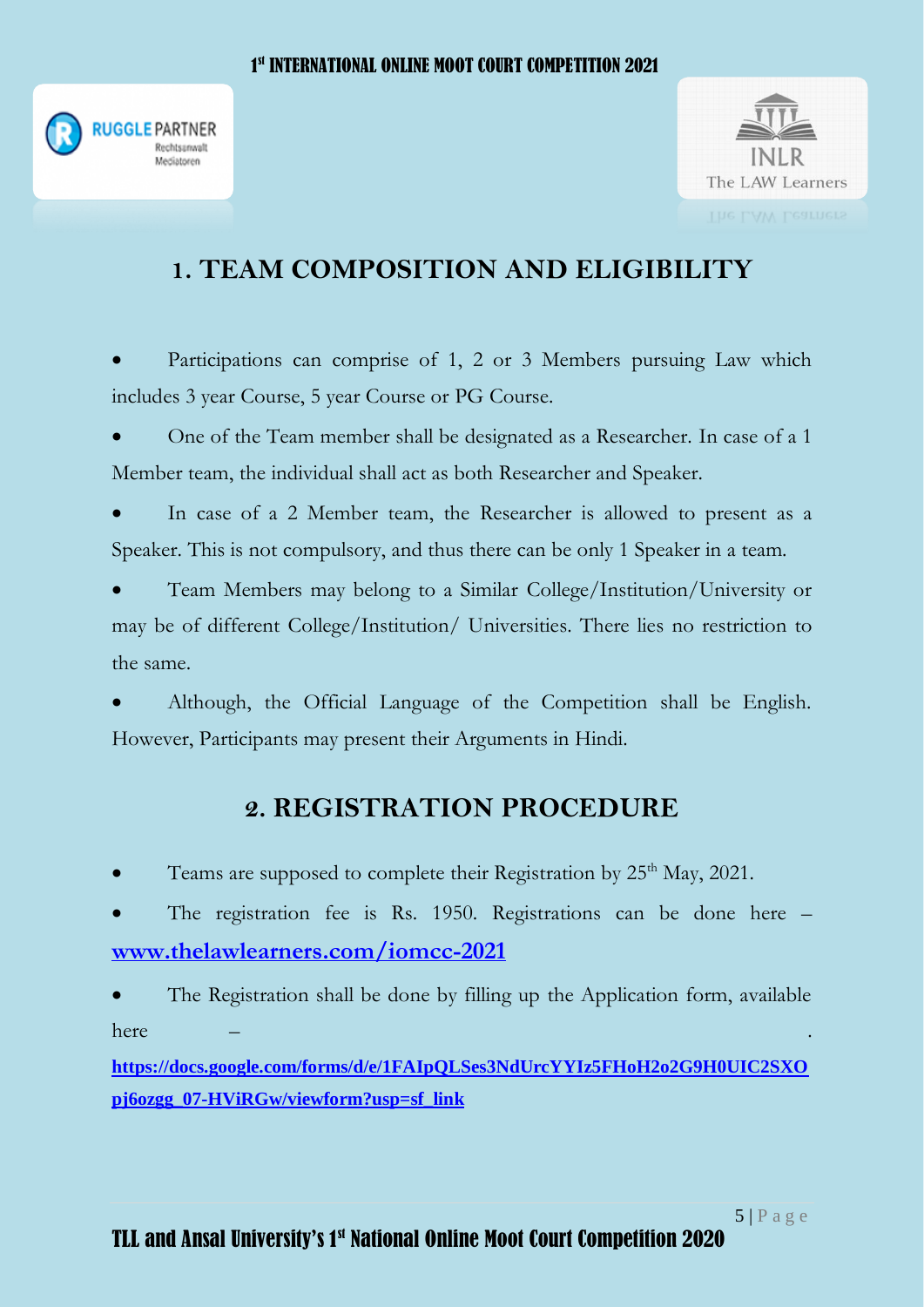#### 1. The state of the state  $1$ st INTERNATIONAL ONLINE MOOT COURT COMPETITION 2021





 The Registration shall be deemed complete only when the Registration fee has been remitted successfully and the Application form is duly filled. The Fee details would have to be provided in the Application Form.

 Once the application form is filled, the Organizing Committee shall send a confirmation mail to the teams [within 24 hours of registration], which shall consist of their Unique Code.

 The teams shall quote this unique code in all further communications with the Organizing Committee.

Fee once paid is non refundable.

#### **3. PRIZES AND REWARDS**

**WINNING TEAM** – Cash Prize of Rs. 10,000 + Winner's Trophy + Internship Opportunity + Publication in ICFAI Journal of Modern Law and Justice, ICFAI University + Subscription of 10 Certificate Courses by TLL for an Year [Worth Rs. 12,000] + Letter of Recommendation + Certificate of Merit [Hardcopy] + Online Research Internship with TLL

**RUNNERS UP TEAM** – Cash Prize of Rs. 5,000 + Runner's up Trophy + Internship Opportunity + Publication in ICFAI Journal of Modern Law and Justice, ICFAI University + Subscription of 8 Certificate Courses by TLL for an Year [Worth Rs. 9,600] + Letter of Recommendation + Certificate of Merit [Hardcopy] + Online Research Internship with TLL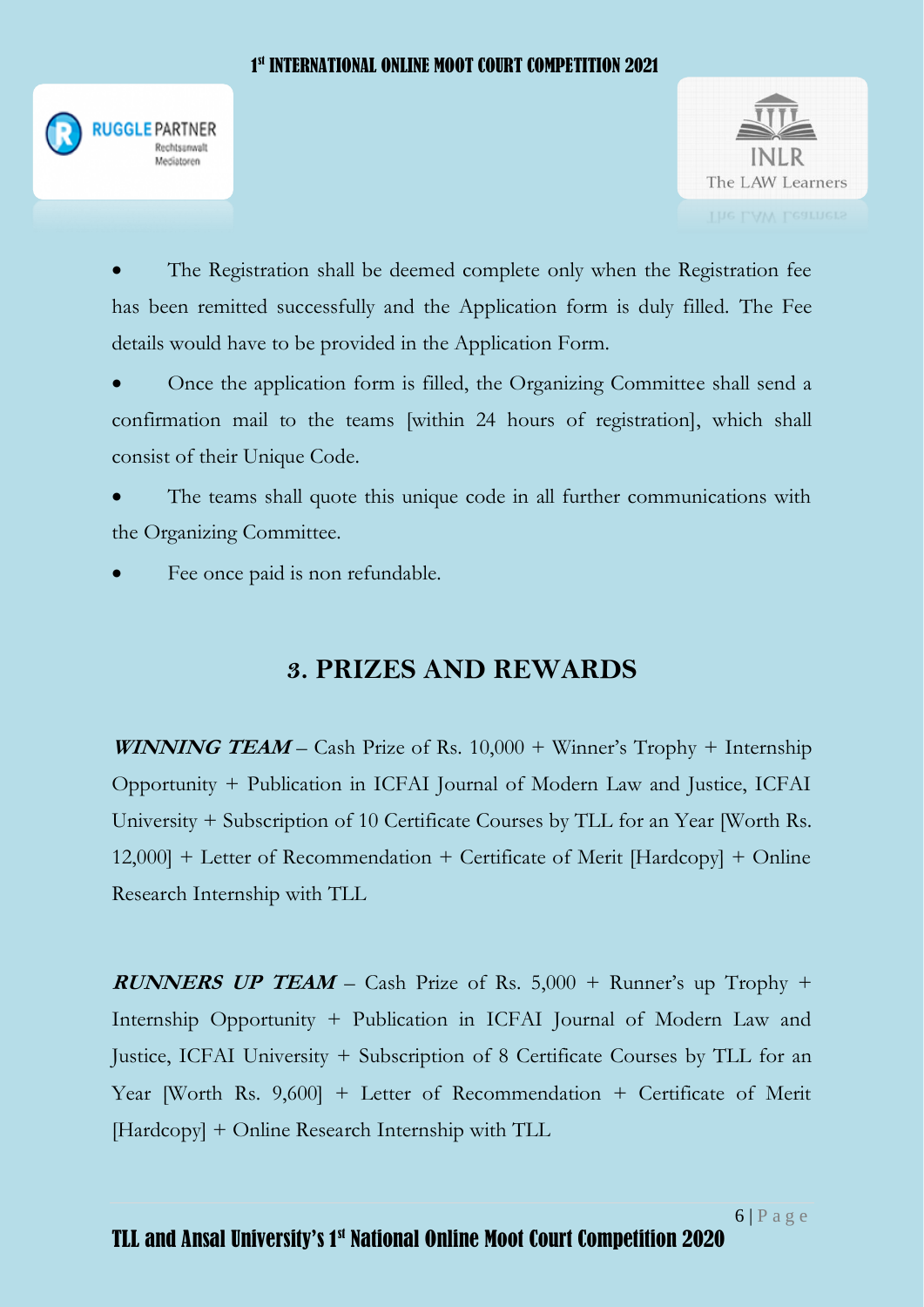



**BEST SPEAKER** – Cash Prize of Rs. 2,000 + Best Speaker Trophy +Internship Opportunity + Subscription of 5 Certificate Courses by TLL for an Year [Worth Rs. 2,000] + 3 EBooks + Free Publication in Indian National Law Review + Letter of Recommendation + Certificate of Merit [Hardcopy] + Online Research Internship with TLL

**BEST MEMORIAL** – Cash Prize of Rs. 2,000 + Best Memorial Trophy + Subscription of 5 Certificate Courses by TLL for an Year [Worth Rs. 2,000] + Free Publication in Indian National Law Review + Letter of Recommendation + Certificate of Merit [Hardcopy] + Online Research Internship with TLL

**BEST RESEARCHER** – Cash Prize of Rs. 2000 + Best Researcher Trophy + Internship Opportunity + Subscription of 5 Certificate Courses by TLL for an Year [Worth Rs. 2,000] + Free Publication in Indian National Law Review + Letter of Recommendation + Certificate of Merit [Hardcopy] + Online Research Internship with TLL

**2 ND BEST SPEAKER, MEMORIAL AND RESEARCHER** – Subscription of 3 Certificate Courses by TLL for an Year [Worth Rs. 3,600] + Free Publication in India JLRI + Certificate of Merit [Hardcopy] + Online Research Internship with TLL

**TOP 10 TEAMS** – Online Research Internship with TLL

#### **ALL PARTICIPANTS**

**Certificate of Participation**